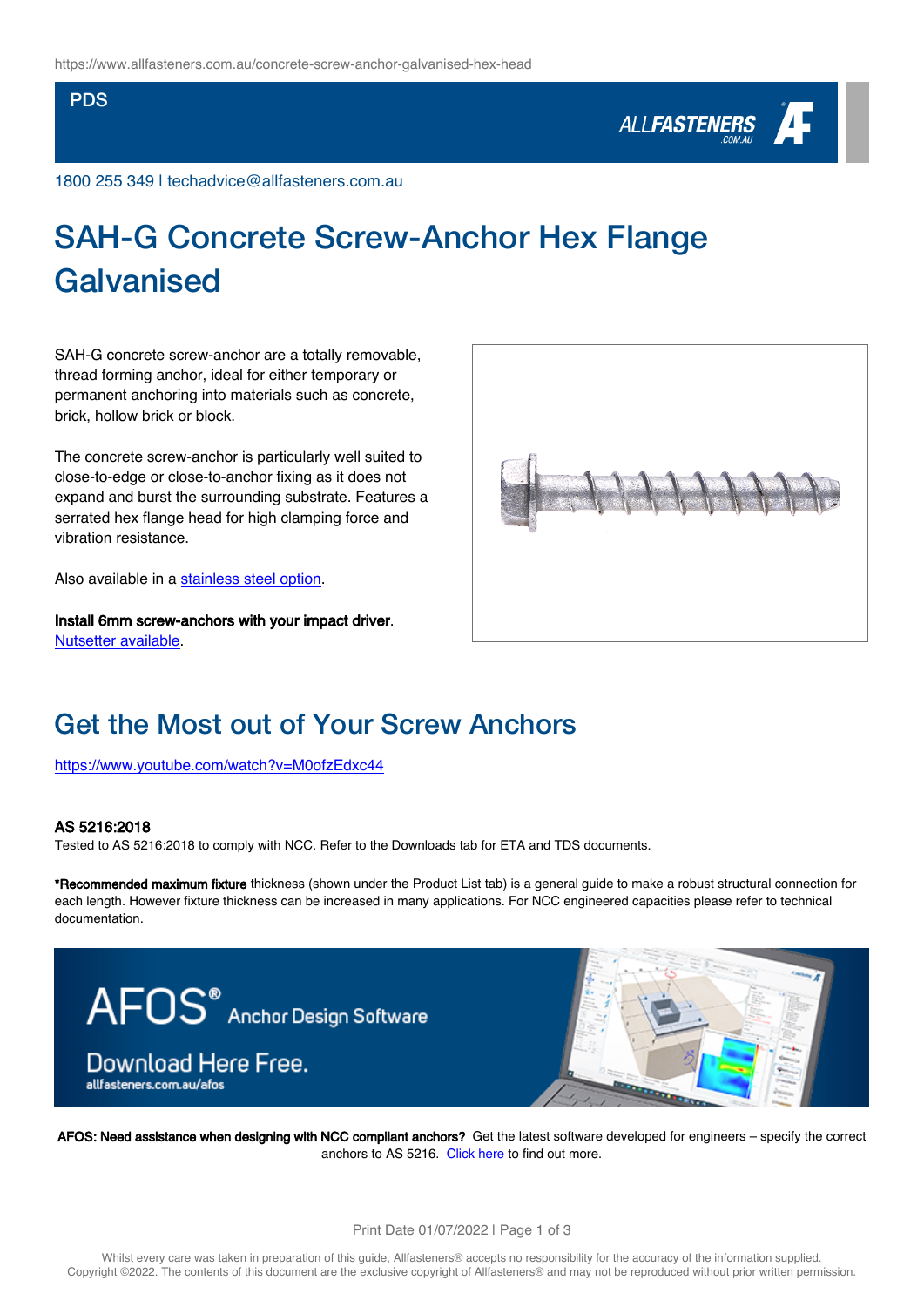#### 1800 255 349 | techadvice@allfasteners.com.au



## PRODUCT LIST

| <b>SKU</b> | <b>Description</b> | Rec Max Fix*    | <b>Socket Size</b> | Bx. Qty. | Crt. Qty. |
|------------|--------------------|-----------------|--------------------|----------|-----------|
| 1SAHG06050 | 6 x 50mm SAH-G     | $10 \text{ mm}$ | 10 <sub>mm</sub>   | 100      | 600       |
| 1SAHG06075 | 6 x 75mm SAH-G     | 20 mm           | 10 <sub>mm</sub>   | 100      | 600       |
| 1SAHG08060 | 8 x 60mm SAH-G     | $10 \text{ mm}$ | 13 <sub>mm</sub>   | 50       | 300       |
| 1SAHG08075 | 8 x 75mm SAH-G     | 20 mm           | 13mm               | 50       | 300       |
| 1SAHG08100 | 8 x 100mm SAH-G    | 35 mm           | 13mm               | 50       | 300       |
| 1SAHG10060 | 10 x 60mm SAH-G    | $10 \text{ mm}$ | 17 <sub>mm</sub>   | 50       | 300       |
| 1SAHG10075 | 10 x 75mm SAH-G    | 20 mm           | 17mm               | 50       | 200       |
| 1SAHG10085 | 10 x 85mm SAH-G    | 30 mm           | 17mm               | 50       | 200       |
| 1SAHG10100 | 10 x 100mm SAH-G   | 40 mm           | 17mm               | 50       | 200       |
| 1SAHG10120 | 10 x 120mm SAH-G   | 55 mm           | 17mm               | 50       | 200       |
| 1SAHG10150 | 10 x 150mm SAH-G   | 80mm            | 17mm               | 50       | 200       |
| 1SAHG12075 | 12 x 75mm SAH-G    | $10$ mm         | 19mm               | 50       | 200       |
| 1SAHG12100 | 12 x 100mm SAH-G   | 30 mm           | 19 <sub>mm</sub>   | 25       | 200       |
| 1SAHG12125 | 12 x 125mm SAH-G   | 50 mm           | 19 <sub>mm</sub>   | 25       | 200       |
| 1SAHG12150 | 12 x 150mm SAH-G   | 65 mm           | 19 <sub>mm</sub>   | 25       | 100       |
| 1SAHG16100 | 16 x 100mm SAH-G   | 35 mm           | 24mm               | 15       | 60        |

**The State** 

#### Print Date 01/07/2022 | Page 2 of 3

Whilst every care was taken in preparation of this guide, Allfasteners® accepts no responsibility for the accuracy of the information supplied. Copyright ©2022. The contents of this document are the exclusive copyright of Allfasteners® and may not be reproduced without prior written permission.